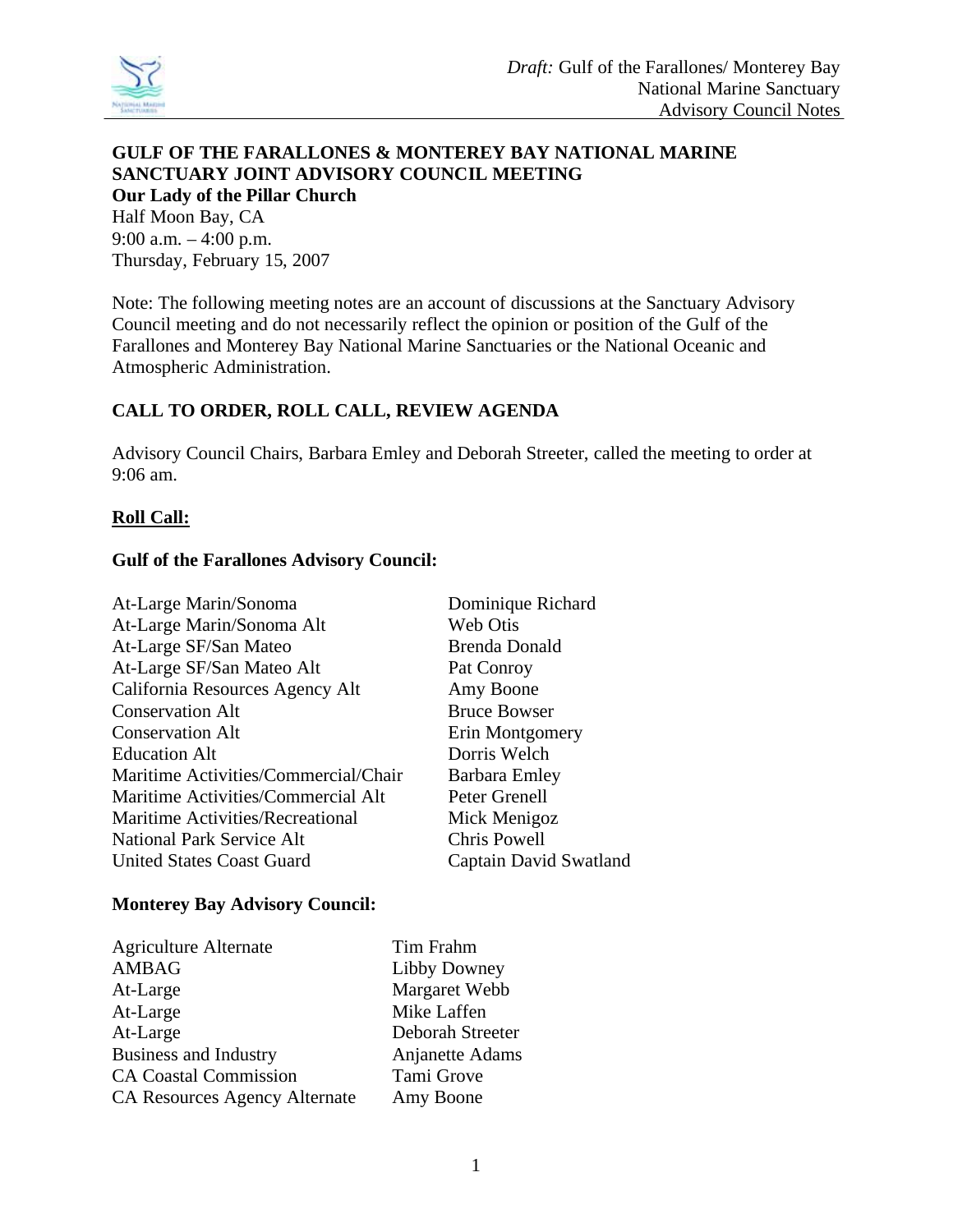

| CA State Parks                |
|-------------------------------|
| CA Dept. of Fish and Game     |
| <b>Commercial Fishing</b>     |
| <b>Conservation Alternate</b> |
| Diving                        |
| Ports and Harbors             |
| Recreation                    |
| <b>Recreational Fishing</b>   |
| Research                      |
| Tourism                       |
|                               |

Dave Vincent Paul Reilly Thomas Canale Steve Shimek Frank Degnan Steve Scheiblauer Dan Haifley Howard Egan Dr. Chris Harrold Michael Bekker

# Non-Voting MBNMS Members

Gulf of the Farallones NMS Maria Brown Gulf of the Farallones Liaison Bob Wilson Monterey Bay NMS Karen Grimmer

US Coast Guard Capt. David J. Swatland

# Non-Voting GFNMS Members Monterey Bay NMS Karen Grimmer

Gulf of the Farallones NMS Maria Brown Cordell Bank NMS Alternate Rowena Forest Monterey Bay Liason<br>
Robert Frischmuth

# MBNMS Alternates present in audience:

| At-Large                   | <b>Robert Frischmuth</b> |
|----------------------------|--------------------------|
| Diving                     | Randy Herz               |
| Gulf of the Farallones NMS | Brian Johnson            |
| CA Dept. of Fish and Game  | Susan Ashcraft           |

# Copies to/Absent GFNMS:

| <b>CA Resources Agency</b>   | <b>Brian Baird</b>     |
|------------------------------|------------------------|
| Conservation                 | <b>Bob Wilson</b>      |
| Conservation                 | <b>Richard Charter</b> |
| Education                    | <b>Bob Breen</b>       |
| <b>National Park Service</b> | Brian O'Neill          |
| Research                     | John Largier           |

# Gulf of the Farallones National Marine Sanctuary Staff

| Maria Brown     | Sanctuary Superintendent                        |
|-----------------|-------------------------------------------------|
| Brian Johnson   | Deputy Superintendent                           |
| Kelley Higgason | Sanctuary Advisory Council and SCPP Coordinator |
| Irina Kogan     | <b>Ecosystem Protection Specialist</b>          |
| Karen Reyna     | <b>Ecosystem Protection Specialist</b>          |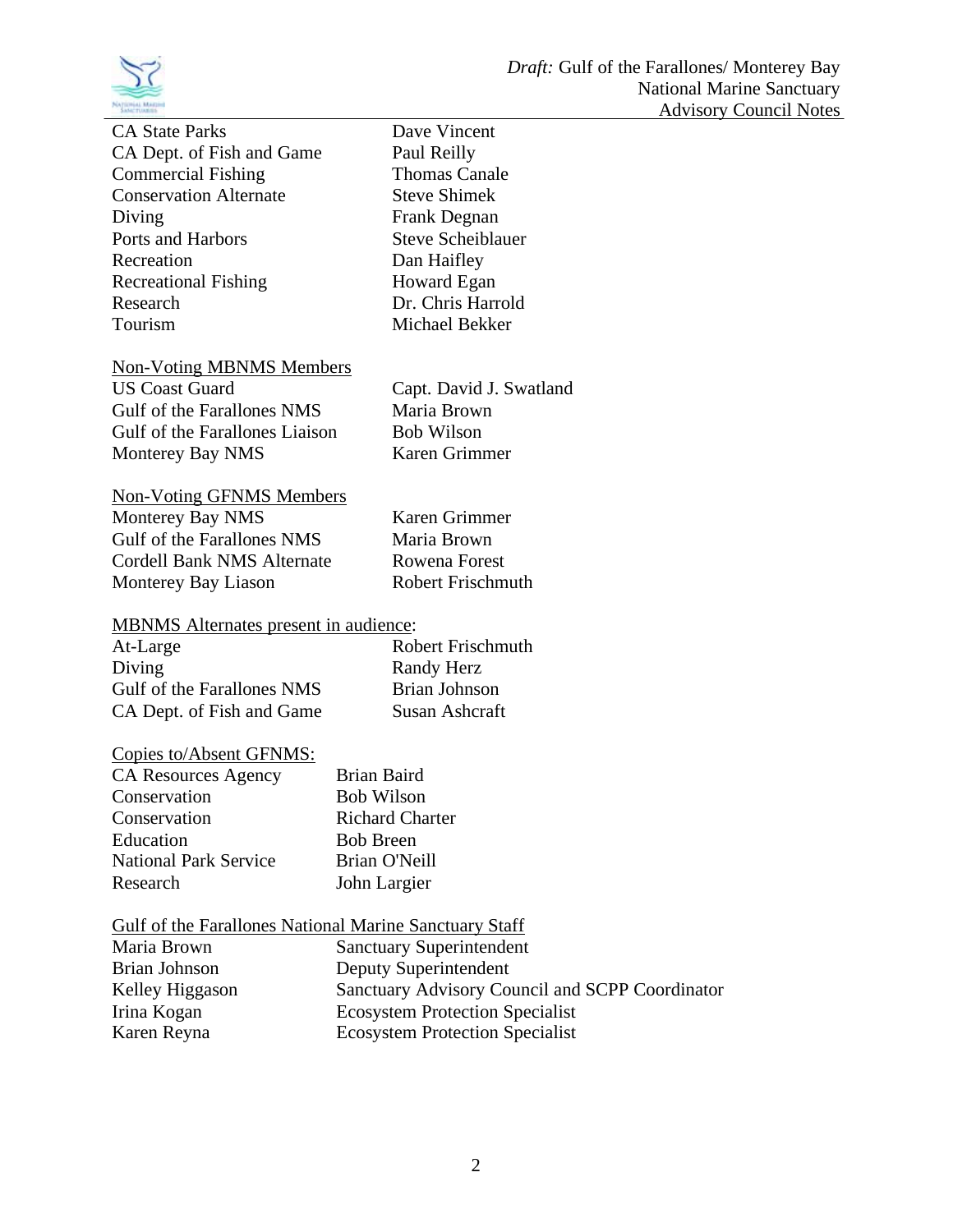

# **Review Agenda:**

GFNMS Recruitment update added. Agenda approved.

# **MBNMS Recruitment**

MBNMS At-Large Primary/ Advisory Council Chair Deborah Streeter handed out the recruitment schedule and explained the process: On Jan 31<sup>st,</sup> letters were sent to 142 organizations regarding the recruitment process, recommendation process, inviting members of the public to come and recommend candidates they would like to nominate. New members will be sworn on April  $20<sup>th</sup>$ . Once applications are in and as soon as recruitment closes, packets will go out to Advisory Council members for review.

# **GFNMS Recruitment**

GFNMS Superintendent Maria Brown reported that the Advisory Council now has three new members:

- Community-at-Large SF/San Mateo, Alternate- Pat Conroy
- Education Alternate- Dorris Welch from the Oakland Museum
- Research- John Largier from U.C. Davis, Bodega Marine Laboratory
- For the Maritime Activities/Recreational Alternate, the sanctuary had chosen someone but they were a government employee so they could not serve, we will readvertise

# **A Vision for the GFNMS and MBNMS Advisory Councils**

GFNMS Chair Barbara Emley, expressed hopes of developing agenda items for future meetings and to get to know each other better.

Maria Brown, GFNMS Superintendent, wanted to know what our vision is for next year, 5 yrs, 10 yrs, what do we hope to achieve from these meetings?

Karen Grimmer, MBNMS Acting Superintendent, discussed the tremendous amount of knowledge and expertise at this table, and that we can tackle many issues together, come up with ideas and recommendations, but need a spokesperson to report our findings.

Council members were broken into groups to do a team-building exercise to come up with possible topics of discussion for future meetings.

# **Group 1- Lead: Paul Reilly**

4 issues:

- Mavericks
- Water quality- MBNMS staff have good relationship with the agriculture community in the Salinas area, has been discussion of transferring water quality issues in Northern Management Area (NMA) to GFNMS SAC, work on developing new relations with MBNMS SAC, query that could have impact on Esteros
- How to exchange info, liaisons, annual meetings, what about in the meantime? ad hoc committees and sub committees, how do we coordinated sub committees to exchange info?
- MLPA- moving north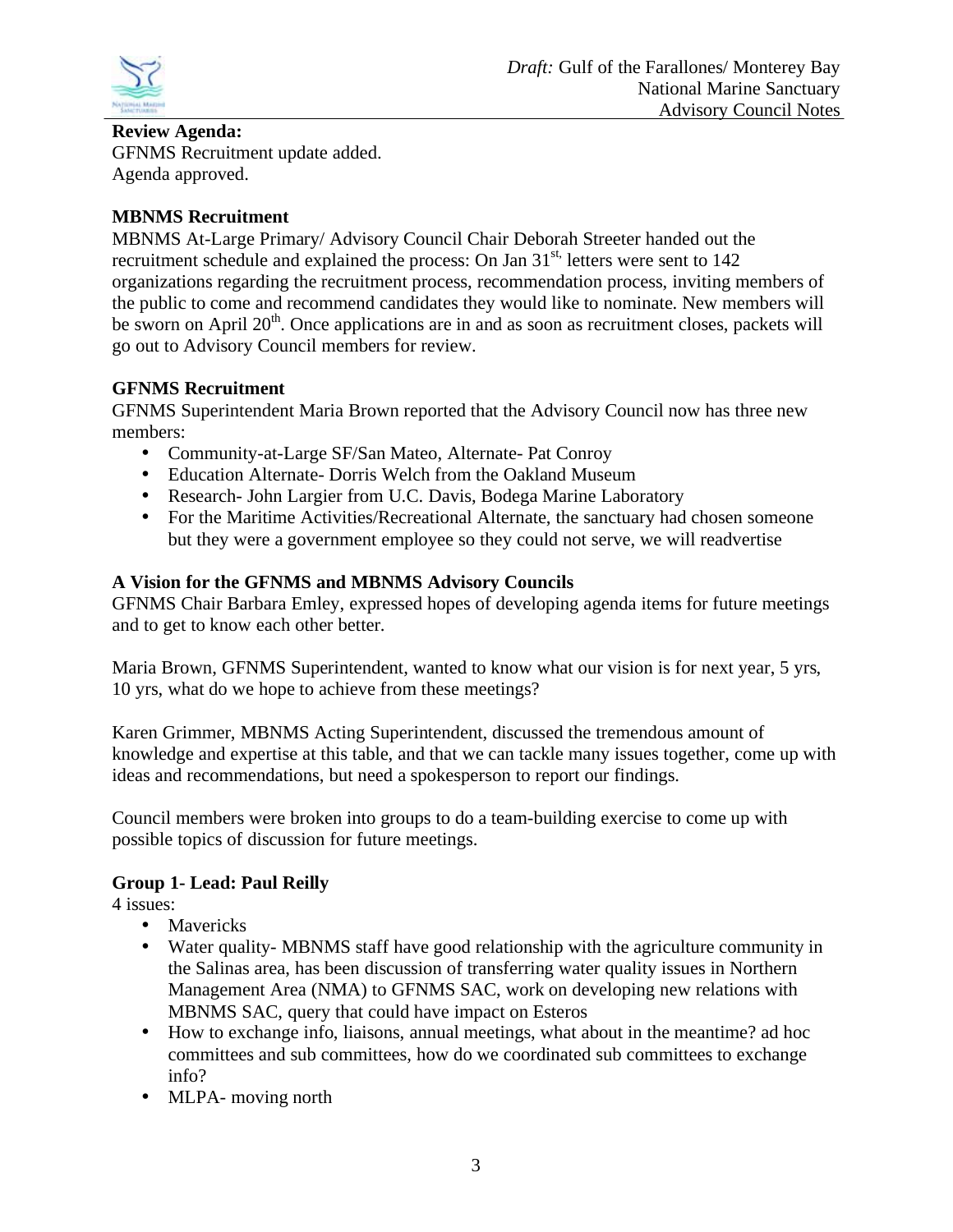

# **Group 2- Lead: Peter Grenell**

- Assessment of NMA administration, is new arrangement effective, what are constituency views, is the NMA getting the resource that were identified as needed
- Joint MPA, what are the next steps, both state and federal process
- How to reach the public more effectively
- Visitors center in this area, is there something that could be done to make this a reality
- A review of oil spill response capability, is there a need and feasibility of something closer on the coastside than San Francisco
- More responsive to problems of fisherman and the fishing industry, take a different tack in working toward identifying solutions to problems that the fishermen face, try to reduce the perceptions of conflict
- One-year moratorium on anything on Mavericks Surf Contest

# **Group 3- Lead: Erin Montgomery**

- Hear more about how staff works together on various issues
- More clarification on how to coordinate the NMA
- Talk more about issues we have in common other than the NMA, i.e. water quality in general
- Strengthen communication between SACs year round, reinforce importance of liaison, more communication between seats that are the same on each SAC, discussion at next meeting on seats they have that the other does not
- More productive joint meetings, get briefings prior to meetings and then discussing

# **Group 4- Lead: Brenda Donald**

Focused on goals

- SACs to learn from each other, good example is water quality working groups for both SACs, do as a cross cutting issue
- Take advantage of expertise on SAC to present to constituents and policy people
- Go after real policy issues or better understand local issues
- Understand how NMA actually works
- More outreach, publicity, input to the SAC, come together on critical issues, come up with a plan or model
- Coordinate small NGOs, become clearing house
- What does staff want from SACs?

# **Group 5- Lead: Margaret Webb**

- Is there a value? Maybe there is a more efficient way to exchange info, seats and working groups exchanging information, would like to know methodology in each councils decision making process
- What is role of the SAC? MBNMS management plan is a million issues, some SACs focus on a single issue for a year, maybe we focus on one or two cross-cutting issues
- What is consensus and is that important, understanding how we come to a decision as a group, functional vs. non-functional groups

# **Comments:**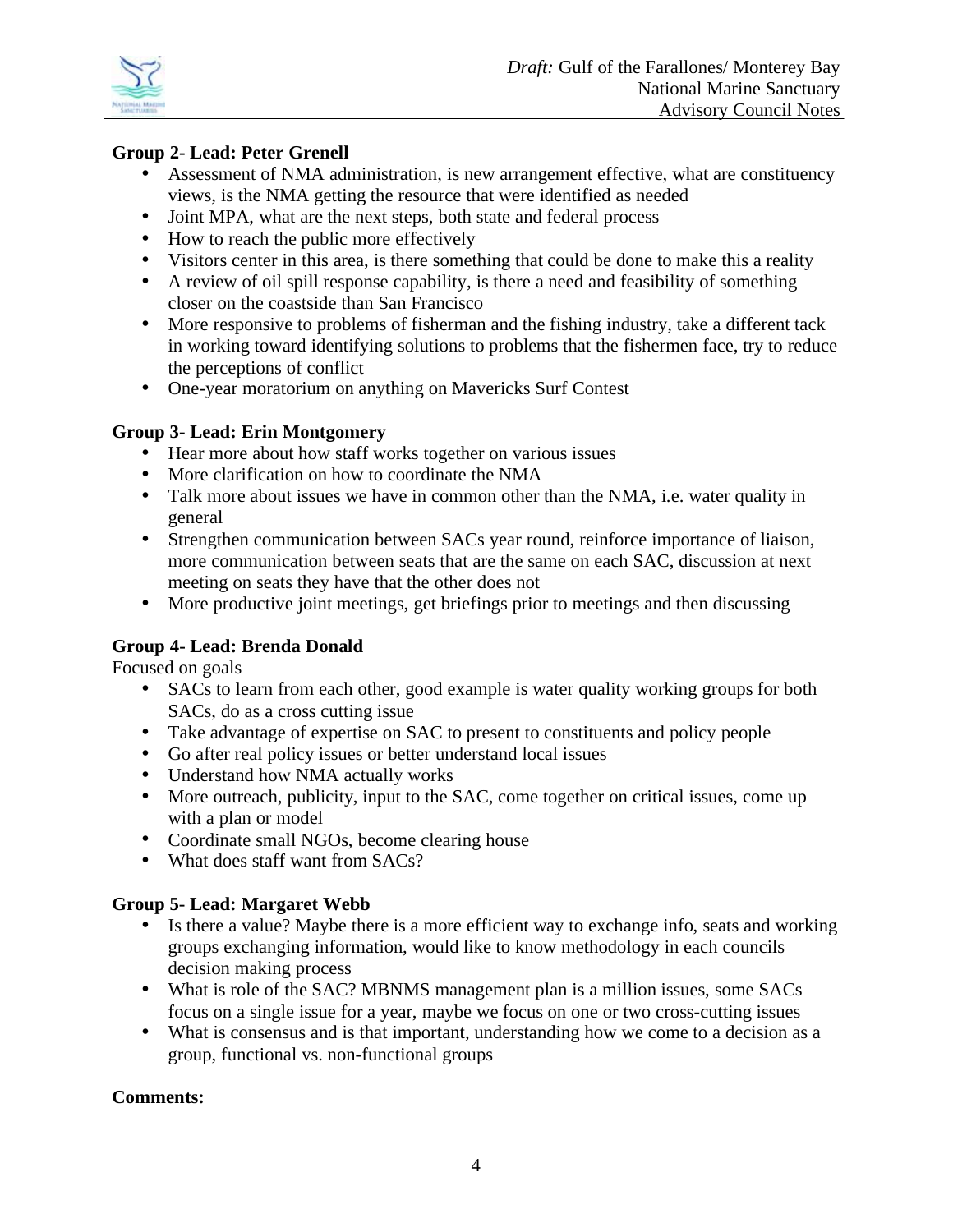

Bacteria contamination on beaches could be considered an epidemic on the San Mateo coast. It is good to work on this issue with both Advisory Councils having so much expertise and diversity. Local groups could learn a lot from us and we could learn from them. There is a need to be more aware of local initiatives, a more specific focus than simply a generic water quality approach.

There was interest in discussing details on communication within the NMA. When the NMA was formed, Advisory Councils were not given a choice about having this meeting, as headquarters required it.

Water quality as a subject is too broad. We need to gather info and present it to the public, if we picked a specific issue we would have better public participation, This can be aided by the public gaining a better understanding of the role of the Advisory Council.

Its a timeframe issue, people get tried, only involved when they see it as a crisis, if we don't have a product they are not satisfied.

The Advisory Council has 2 roles: 1) To advise sanctuary management 2) To inform and listen to the public. We need to pick an area and focus in on things to do that can lead to recommendations and actions.

Local OSPR staff could present at next joint meetings to increase the CDFG role.

The NMA may involve a different way of discussing up and down the coast issues, blending all into one: we need to pick an issue- look at San Mateo county specific and big cross-cutting issues that involve both sites such as off-shore oil drilling, confusion on NMA, improved communication between Advisory Councils.

We need to decide if it is feasible for us to work together throughout the year. There needs to be more about what we can accomplish in one day.

Maria Brown. GFNMS Superintendent expressed her vision that the Advisory Councils can come together for a day and make a significant accomplishment, it doesn't have to be a huge document, it can be resolutions. For example, the seismic testing joint resolution ended up getting national attention at the Advisory Council Chairs and Coordinators meeting. The resolution was stronger because we came together instead of acting separately. On big issues we want to have a common voice. It is important to facilitate clear communication between Advisory Council's. MBNMS has trust that we are doing the right thing and our staffs are working very well together.

Have Sanctuary staff provide updates in written from to Advisory Councils, and allow time at meetings to discuss the updates. The public would be interested in these updates, dedicate at least one hour to them.

#### **\*\*Action Item for next joint meeting\*\***

- Begin with a one-hour update on NMS issues and projects.
- Focus on one to two issues for discussion.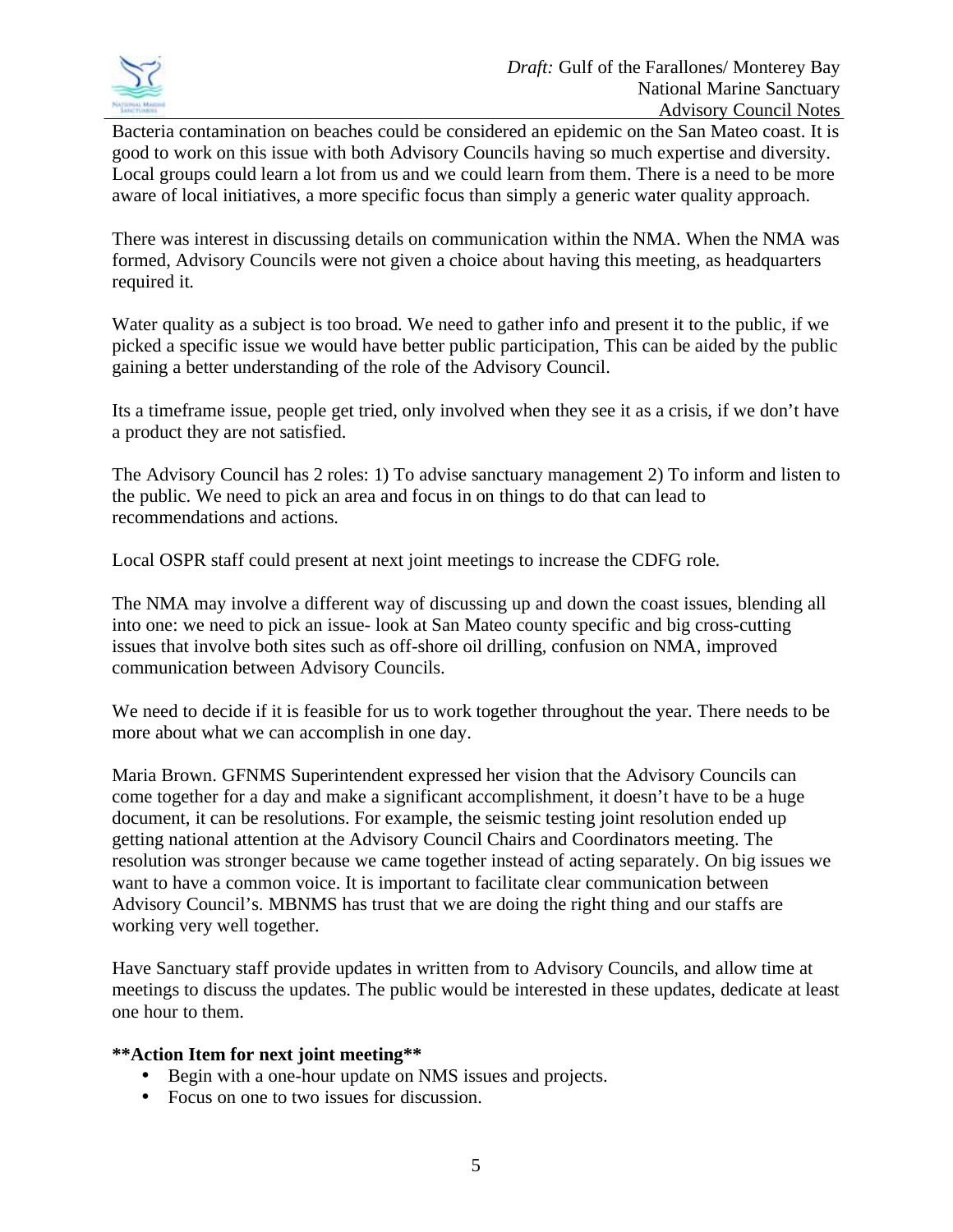

• Provide background information ahead of time.

#### **Public comment**

Bonny Van Heiss (representative for Sam Farr) gave Washington DC updates:

- The Library of Congress has a new site: Thomas.loc.gov where you can enter a bill number, word or phrase.
- Regarding the budget for FY08, the office deadline to submit requests is March  $1<sup>st</sup>$ . FY07, the Continuing Resolution has not come out of the Senate and is extended through September 2008 with level funding only.
- Sanctuaries HR1712 will be reintroduced. The bill involves the expansion of Gulf of Farallones and Cordell Bank sanctuaries, prevents aquaculture, oil and gas drilling, and cruise ship dumping.
- Congressman Farr also helped to establish a disaster relief fund, has a bill in process for a longer term solution, and has worked several other ocean related bills.

#### **Maverick's Surf Contest Presentation**

(Given by Irina Kogan, GFNMS Ecosystem Protection Specialist – see presentation at http://farallones.noaa.gov/manage/sac.html)

#### **\*\*Action Item\*\***

Margaret Webb proposed that the MBNMS SAC write a letter to NOAA requesting NOAA Law Enforcement be present at these events. Seconded by Mike Bekker.All in favor**.**  Margaret will draft the letter over lunch and we will revisit it after lunch. This should be faxed as the contest could begin tomorrow.

#### **Comments on Maverick's**:

The Sanctuary needs to be quick to address unacceptable behavior during this event where there are repeated cases of wildlife disturbance. A slap on the hand letter after the fact is not good enough. Last year a helicopter did disturb wildlife. GFNMS reported this to NOAA law enforcement. A warning was issued and fines will be imposed if there is a second violation. NOAA office of law enforcement said they will not have an officer present during this year's contest.

Is it possible to film the event using a blimp instead of a helicopter? It worked well for an AT&T event and didn't seem to disturb wildlife.

How do you close tidepools without law enforcement?

Two options: 1) voluntary closure 2) regulatory closure. Voluntary closure is simply asking public to not go out on tidepools. This will be implemented this year and based on how well this works, GFNMS will determine what to do next year.

The Coast Guard will also have an increased presence at this year's contest to help the Sanctuary to help the public follow guidelines.

What happens if other groups have already made plans to tidepool with students and the contest overlaps or it is determined that there would be a tidepool closure as a result of the contest?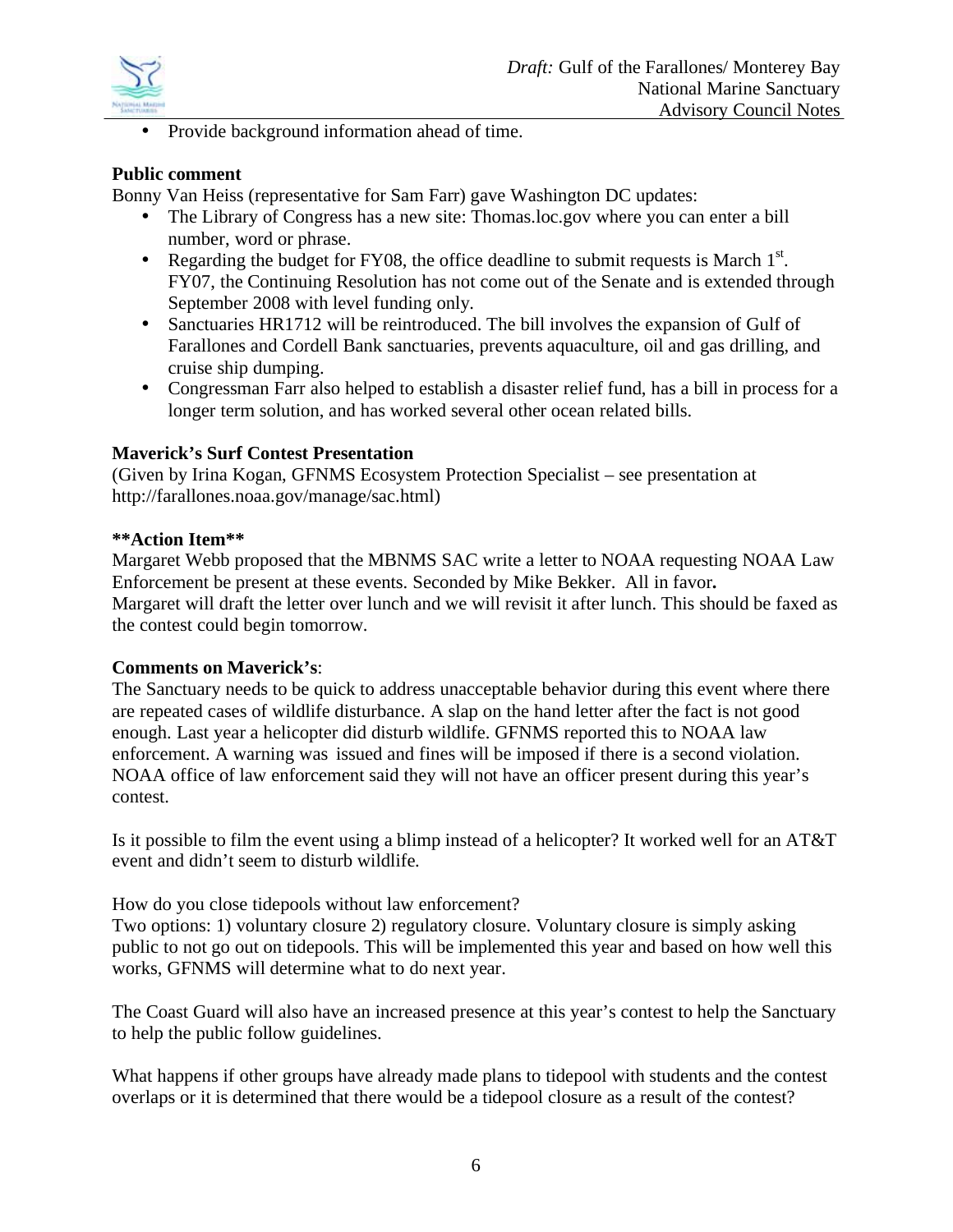

The kind of barricades that Mavericks Surf Ventures (MSV) use and where will be determined at the time based largely on what works best where.

As a for-profit entity, these companies should offset any costs for the sanctuary in terms of staff time, materials, resources, etc. The reason this isn't happening is that the GFNMS recommended actions are voluntary. If the management plan is approved and there is a permit process, financial compensation can then be levied. The surf contest does not need a permit from the sanctuary to conduct the contest.

Crowd control was a big problem last year and the dog problem in particular was not addressed. Perhaps we can request better dog control in the MSV email blast and a reminder regarding the laws of use of the Mavericks area.

# **LUNCH**

### **\*\*Action Item\*\***

Finish Mavericks Draft Letter to NOAA Law Enforcement. (See attachment) Vote to accept draft and send – unanimous

**Report on November 2006 Pacific Fisheries Management Council Meeting (PFMC)** 

(Deborah Streeter, MBNMS Advisory Council Chair, and Irina Kogan, GFNMS Ecosystem Protection Specialist)

The meeting was a round table discussion between PFMC and West Coast Regional Sanctuaries staff and representatives. Summary issued by the PFMC of this meeting is the report (see attached PFMC letter to NMSP). Main messages were to reinforce proactive communication; general discussion of enhanced communication by hosting these types of meetings. This was a big meeting, a lot of interest, and many participants showing that this was a meaningful gathering of two councils bringing important topics to the table for discussion.

**2007 Sanctuary Advisory Council Chairs and Coordinators Meeting - Regional Case Study** 

Different regions have been asked to present a case study. Suggested that the regional case study focus on the relationship between PFMC and NMSP (West Coast Region). The west coast sanctuaries met by conference call and agreed (with each Superintendent) to make this the case study. Olympic Coast agreed to present at the annual conference.

There seems to be a split in how this relationship should work. So even though we agree to have these meetings, the true feeling is not one of complete trust. Where its ultimately going is that there is a need for both groups to communicate better and this affords such an opportunity. This was also an educational opportunity for PFMC to understand how Sanctuaries and Sanctuary Advisory Councils are run.

As an advisory council we are not a board or management council – that is we offer our opinions and advice.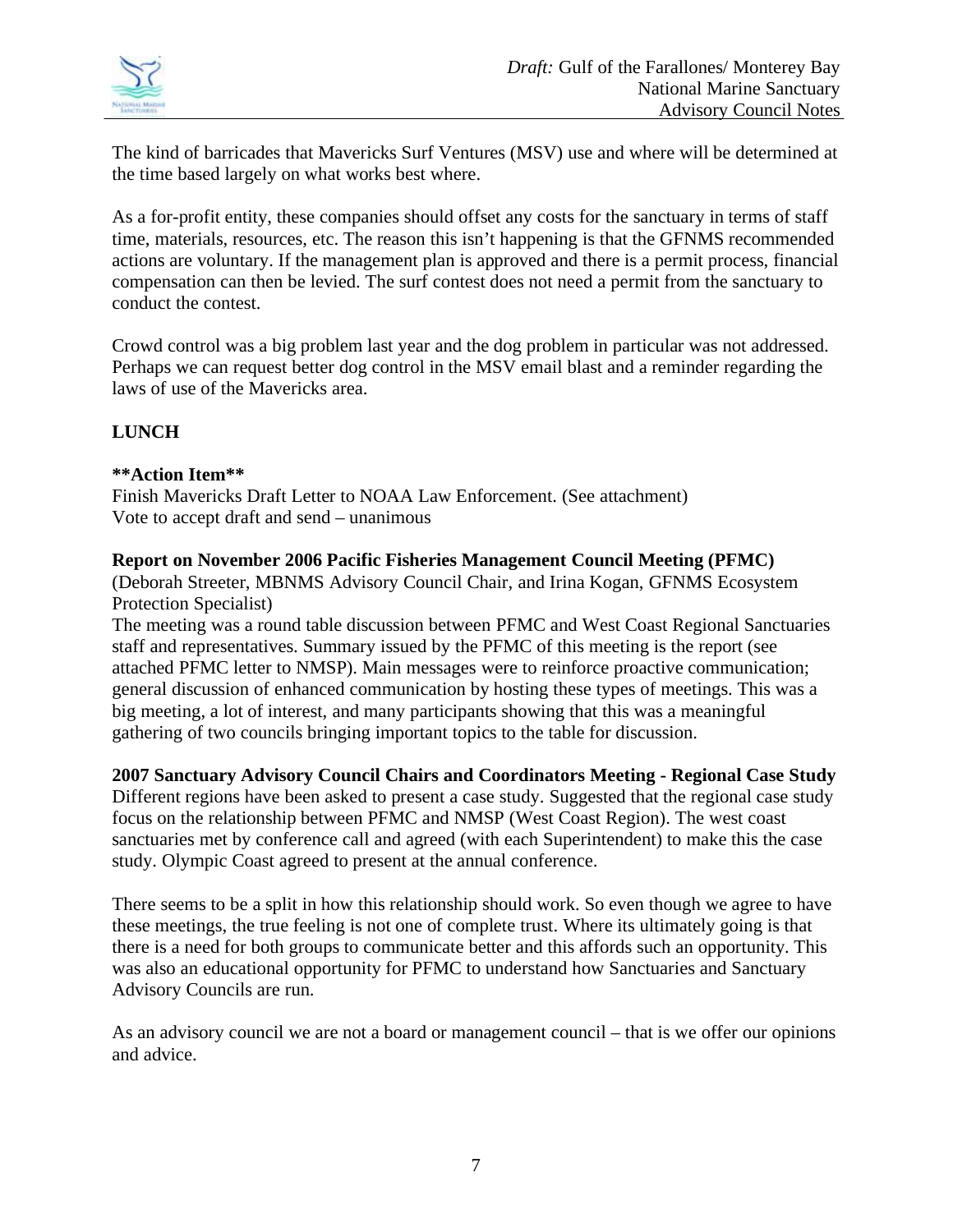

# **Seabird Colony Protection Program Update**

(Given by Karen Reyna, GFNMS Ecosystem Protection Specialist – see presentation at http://farallones.noaa.gov/manage/sac.html)

# **Marine Life Protection Act Update**

# (Update by Susan Ashcraft)

Duties have shifted and MLPA process person (Susan Ashcraft) will now give updates. Will have another hearing March 2nd for alternatives to the regulatory package. The final adoption decision will be in Bodega Bay. Just finished a two-page fact sheet that will help to clarify the situation during this interim process. The plan for monitoring this network on the central coast involves a peer-review program that will feed into a master program and will be available to the public eventually. The Ocean Protection Council and Sea Grant are working on funding proposals.

New study region includes north central coast (north of Point Arena to north of Pigeon Point). New regional stakeholder group has yet to be formed. Regional workshops to facilitate broader public input will also be planned upon group formation. Solicitation of nominations begins tomorrow and runs for one month. Regional Stakeholder group and Science Advisory Team hope to be formed thereafter. Regional profile should be ready by March.

# **Comments**:

This should have more time on the agenda as this process is extremely difficult. This is a good summary, but there is much more happening. It was ruled that there were offline meetings or those improperly noticed or without public notification. Puts into question science guidelines, evaluation criteria, etc. This will cause uproar in that process and is beginning to unfold.

# **Sanctuary Boundary Expansion Update**

(Update by Erin Montgomery, GFNMS Advisory Council Member and Maria Brown, GFNMS Superintendent)

Last year a bill proposed by Representative Woolsey to extend the GFNMS boundaries didn't receive a hearing. It is being reintroduced with a new extension to the 39<sup>th</sup> Parallel, just north of Point Arena. The GFNMS SAC requested the MBNMS SAC to support the boundary expansion bill. The GFNMS SAC sent a letter of support to have Davidson Seamount designated.

# **\*\*Action Item\*\***

Richard Charter, GFNMS Advisory Council Member, will forward the new expansion bill to the MBNMS Advisory Council for review.

# **MBNMS and GFNMS Superintendents' Update:**

(Update by Karen Grimmer, MBNMS Acting Superintendent and Maria Brown, GFNMS Superintendent)

Both Sanctuaries are currently in a final push to address the comments received from the public and to respond. This should take place in the next two months. We will send the revised management plans, response to comments, and any revised regulatory changes to headquarters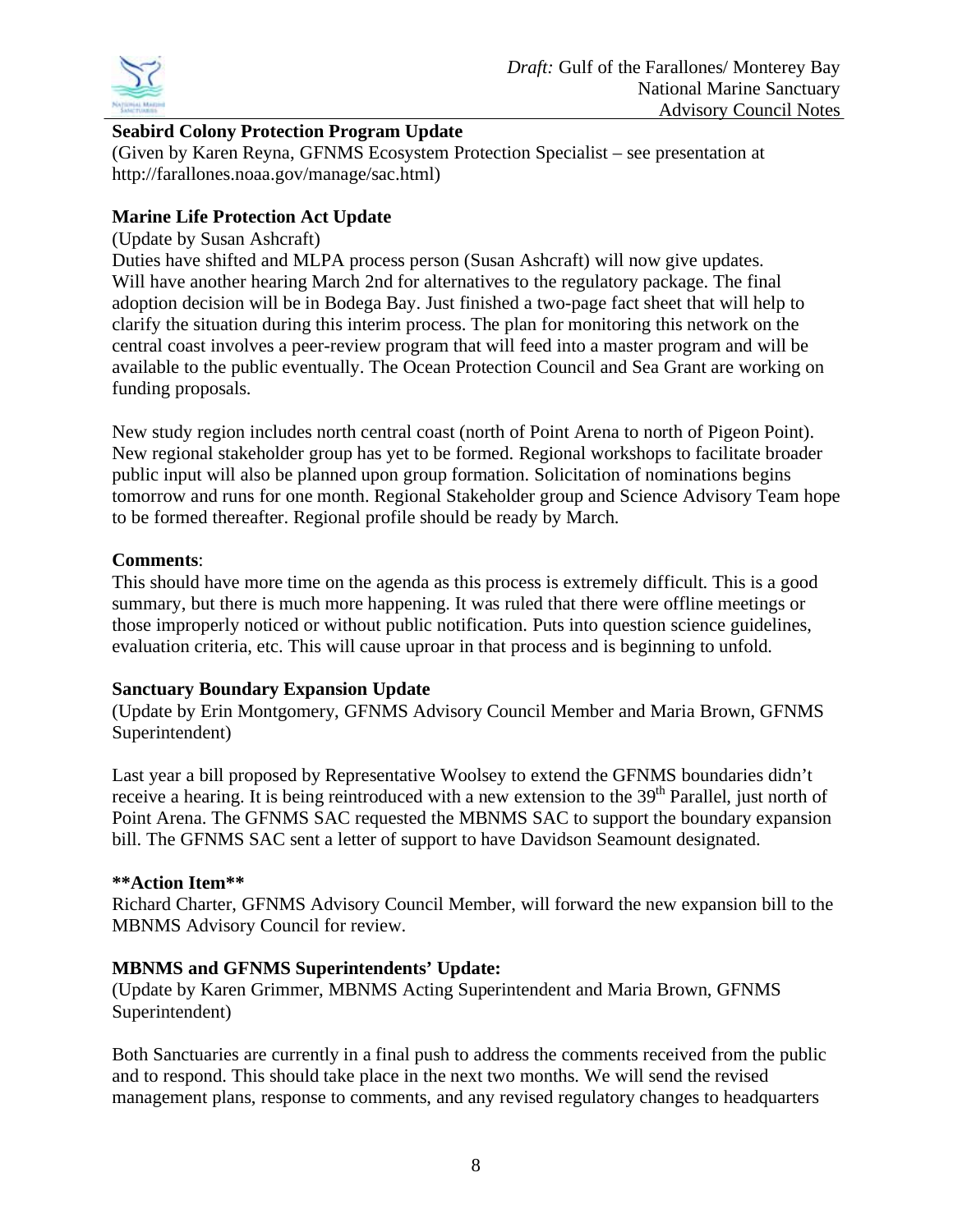

for review and then NOAA general council, for a final signing off by September in order to get it to Congress by October (while still in session) for final approval.

Regarding the budget, FY07 is still not yet known. The President has announced the budget for FY08, which is \$44 million, with \$8 million earmarked for the Papahanaumokuakea Marine National Monument, leaving \$36 million for the rest of the program. This is still under the \$51 million received in 2004 and 2005.

The *Fulmar* will be seen a lot in the next few months. Staff passed out a hand out with information on the boat, which serves MB, GF and CBNMS. MBNMS took possession of the *Fulmar* in August and had a dedication in December. The boat has done a number of marine mammal and monitoring missions to the Gulf of the Farallones.

*Fulmar's* schedule is in development with most of her 180 days filled by staff projects (155). Another 25 days were offered via request for proposals. 90 days were requested in total with four projects approved thus far.

### **West Coast Region Update**

(Update given by Bill Douros, West Coast Region Director, NMSP)

Bill was the MBNMS Superintendent for eight and a half years, and is now West Coast Region (WCR) Director (officially appointed September 2006). The Regional office is in Monterey near the harbor, and is responsible for all west coast sanctuaries. The Regional office concentrates on the protection of these sanctuaries by building coordination within the sanctuaries as well as coordination with other agencies. When headquarters is looking for answers or volunteers he can deal with that instead of site superintendents, improving overall national program implementation.

There will be more communication and collaboration between the five west-coast sites, as we move away from five separate sites to five sites working together, meeting 1-3 times per year, and having monthly conference calls. The WCR has helped with completing JMPR documents, ensuring that comments are organized and collated, allowing three sites to focus on their comments. It played a similar role during the Channel Islands management plan, and is also involved in the Channel Islands marine reserves process.

The Macon project was organized by the WCR, which plans on doing a cultural mission every year.

The WCR has asked education coordinators for the five sites to come up with needs and an overall assessment of education in the region. It is also involved with regional ocean governance initiatives, identifying the need for more integration regionally on ocean issues and the need to consider ocean biodiversity, and with a tri-state working agreement, with representatives to bring together federal and state coastal managers in March.

# **Comments**:

The question was asked if there is a list of criteria used to assess 18,000 JMPR comments? How do you decide what gets modified in the plans?